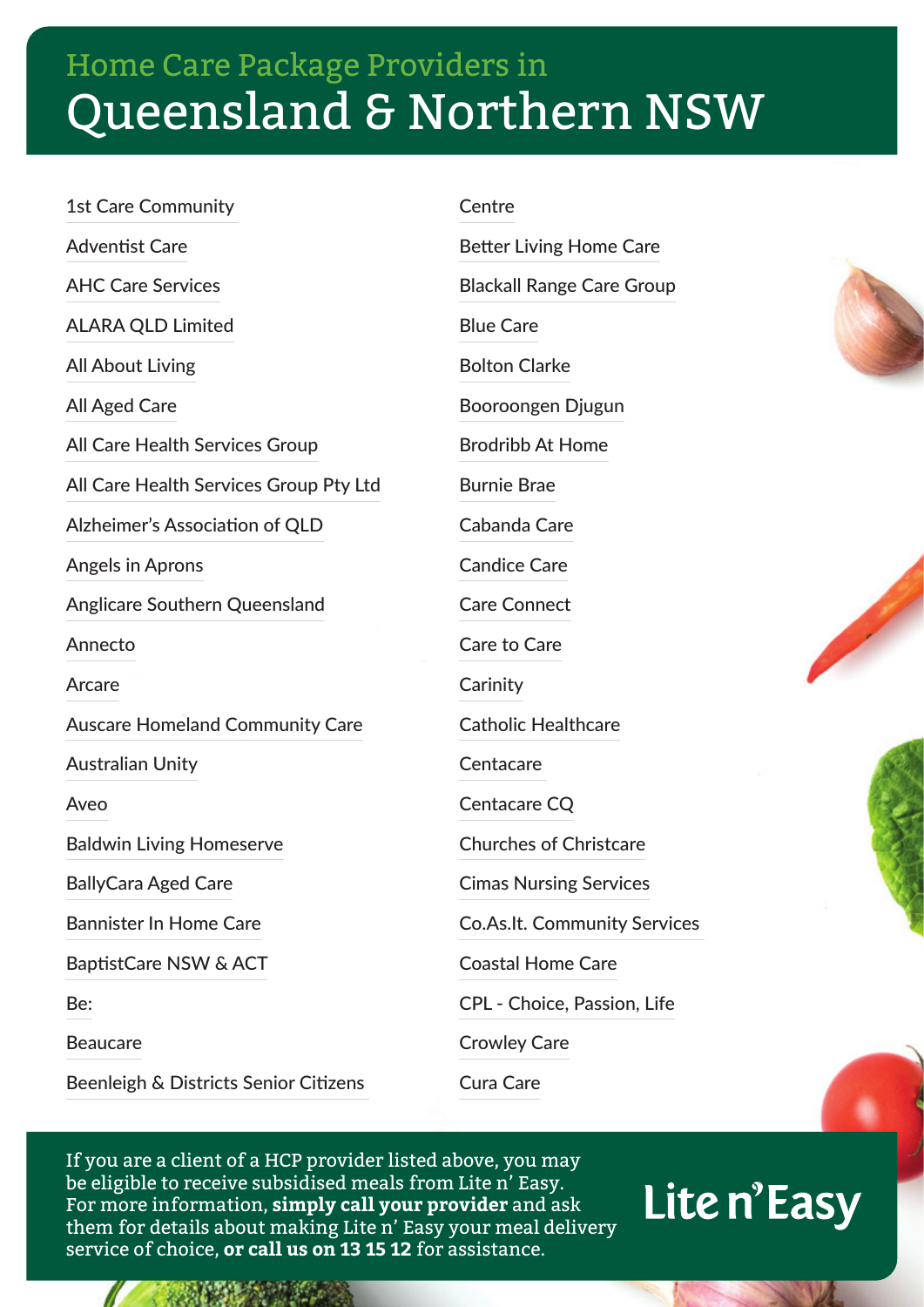Darling Downs Hospital and Health Service Diversicare Envigor Everglow Community Care Inc EZYAS@HOME Feros Care Finncare Five Good Friends Flexi Care Focus Care Australia Pty Ltd Focused Health Care Footprints in Brisbane Futurecare Group Gilbert Care Gladstone Community Linking Agency Glasshouse Country Care Golden Rose Home Care Greek Orthodox Community of St George Hammond Care Happy Living Home Care Packages Healthcare Australia Heather Hill Home Care Hinterland Community Care Inc

Home Assistance & Regional Transport Home Care Assistance Gold Coast Home Care Assistance North Coast NSW Home Care Assistance Sunshine Coast Home Caring Bundaberg Home Caring Inala Home Caring Tweed Heads Home Instead Brisbane North (Margate) Home Instead Gold Coast (Ashmore) Home Instead Maroochydore Home Instead Redlands & Logan Home Instead Toowong Home Instead Toowoomba HomeMade Support Independent Living Support Association Infinity Homecare Ingham Disability Support Service Integratedliving IRT Group Islamic Women's Association of Australia Italian Australian Welfare Assoc (Granite Belt) Jeta Gardens Home Care Jubilee Community Care

If you are a client of a HCP provider listed above, you may be eligible to receive subsidised meals from Lite n' Easy. For more information, **simply call your provider** and ask them for details about making Lite n' Easy your meal delivery service of choice, **or call us on 13 15 12** for assistance.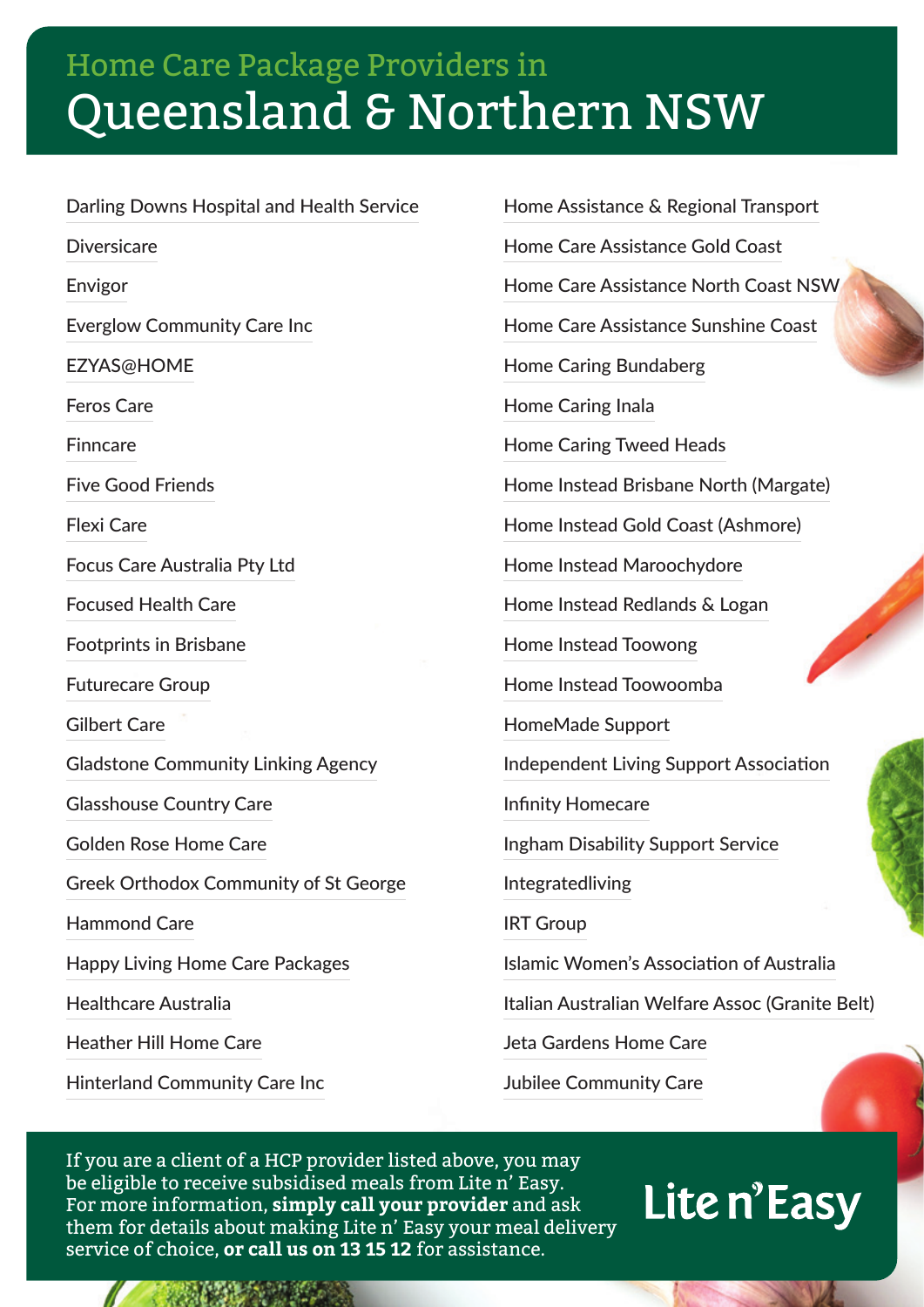Just Better Care Just Better Care – Brisbane South/East & Toowoomba Just Better Care Cairns Townsville Just Better Care CQ Just Better Care Sunshine Coast Just Home Care Packages Kal'ang Respite Care Centre Aboriginal Cooperation Kalwun Development Corporation Killarney Memorial Aged Care **KinCare** Let's Get Care Liberty Community Connect Life Without Barriers Lifebridge Australia LiveBetter Living Choice Living Made Easy Local Guardians Lutheran Services Mackay District Home Care Service Magenta Community Services

#### MALAJ

Manning Support Services

Mary Valley Aged Care Pty Ltd

McLean Care Ltd

Mercy Community Services

MiCare I<sub>td</sub>

Mobility Aged Care

MultiLink Community Services

myHomeCare

Nhulundu Health Service

**Ozcare** 

Pearl Home Care Brisbane South

Pearl Home Care North

Pearl Home Care Sunshine Coast

Programmed Health Professionals

Queensland Taiwan Charity Fund Inc. Pty Ltd

Radcare Support Services

Ram Care

Regis Aged Care

Retire Australia Care & Services Pty Ltd

Right at Home

Right at Home Brisbane Bayside

Right at Home Brisbane West

If you are a client of a HCP provider listed above, you may be eligible to receive subsidised meals from Lite n' Easy. For more information, **simply call your provider** and ask them for details about making Lite n' Easy your meal delivery service of choice, **or call us on 13 15 12** for assistance.